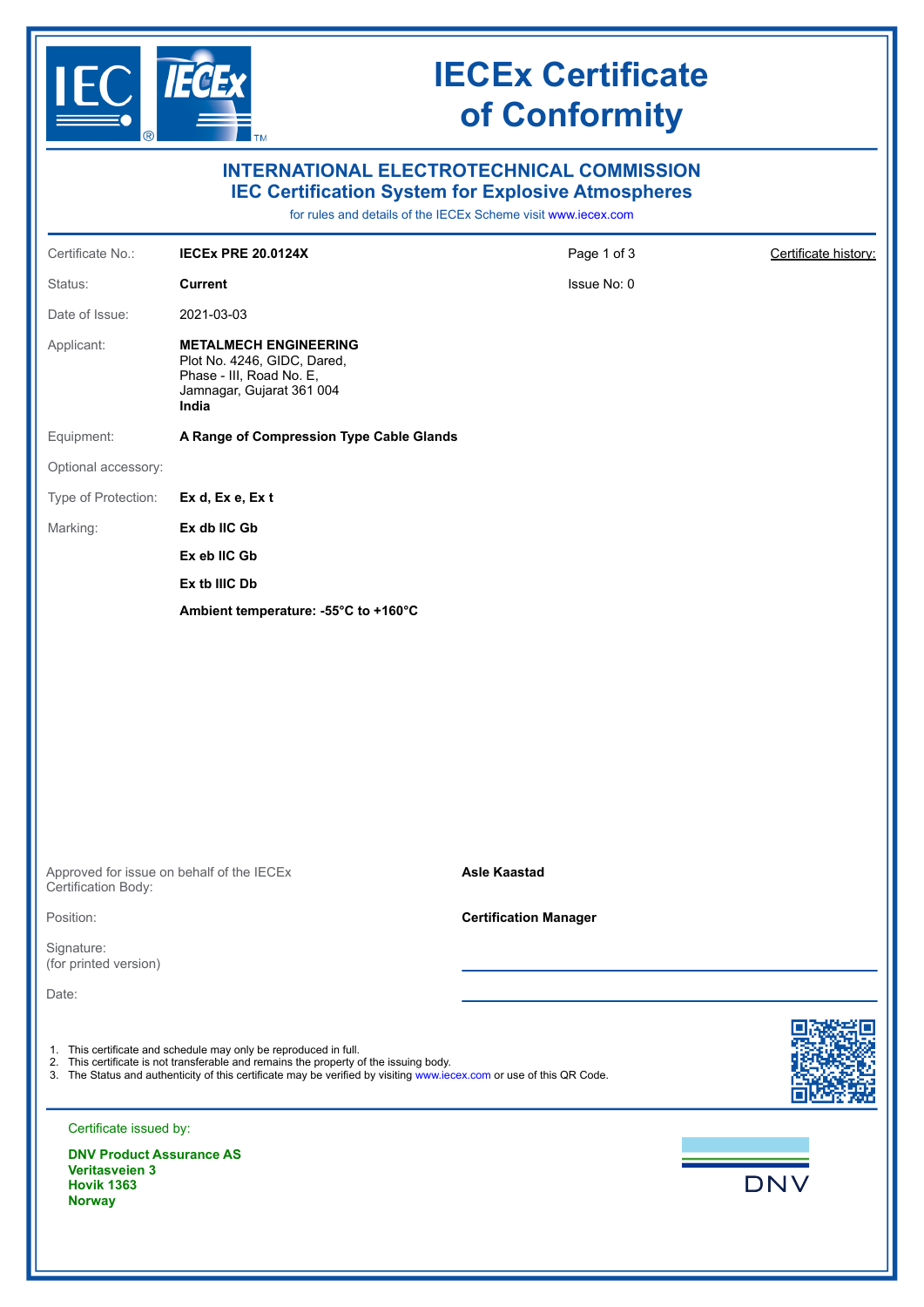

# **IECEx Certificate of Conformity**

Certificate No.: **IECEx PRE 20.0124X** Date of issue: 2021-03-03 Page 2 of 3 Issue No: 0 Manufacturer: **METALMECH ENGINEERING** Plot No. 4246, GIDC, Dared, Phase - III, Road No. E, Jamnagar, Gujarat 361 004 **India** Additional manufacturing locations: This certificate is issued as verification that a sample(s), representative of production, was assessed and tested and found to comply with the IEC Standard list below and that the manufacturer's quality system, relating to the Ex products covered by this certificate, was assessed and found to comply with the IECEx Quality system requirements.This certificate is granted subject to the conditions as set out in IECEx Scheme Rules, IECEx 02 and Operational Documents as amended **STANDARDS** : The equipment and any acceptable variations to it specified in the schedule of this certificate and the identified documents, was found to comply with the following standards **IEC 60079-0:2017** Edition:7.0 Explosive atmospheres - Part 0: Equipment - General requirements **IEC 60079-1:2014-06** Explosive atmospheres - Part 1: Equipment protection by flameproof enclosures "d" Edition:7.0 **IEC 60079-31:2013** Explosive atmospheres - Part 31: Equipment dust ignition protection by enclosure "t" Edition:2 **IEC 60079-7:2017** Edition:5.1 Explosive atmospheres - Part 7: Equipment protection by increased safety "e" This Certificate **does not** indicate compliance with safety and performance requirements other than those expressly included in the Standards listed above.

### **TEST & ASSESSMENT REPORTS:**

A sample(s) of the equipment listed has successfully met the examination and test requirements as recorded in:

Test Report:

[NO/PRE/ExTR20.0129/00](https://www.iecex-certs.com/deliverables/REPORT/69853/view)

#### Quality Assessment Report:

[NO/PRE/QAR20.0014/00](https://www.iecex-certs.com/deliverables/REPORT/69167/view)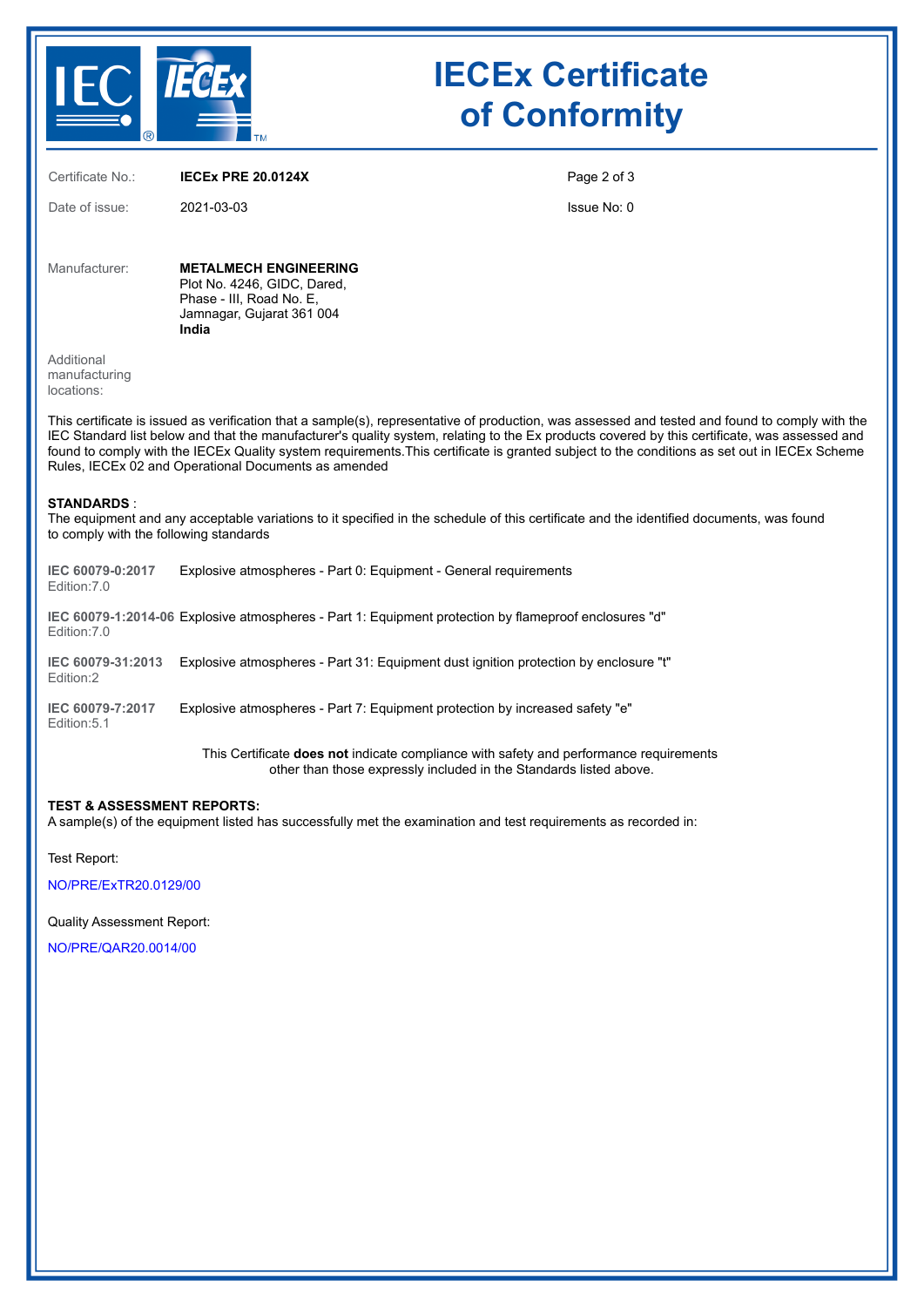

# **IECEx Certificate of Conformity**

Certificate No.: **IECEx PRE 20.0124X**

Date of issue: 2021-03-03

Page 3 of 3

Issue No: 0

### **EQUIPMENT:**

Equipment and systems covered by this Certificate are as follows:

A range of compression type cable glands are manufactured in brass or stainless steel SS304 / SS 316L grade material. The glands may be supplied with metric or NPT thread forms. These glands are intended for use with effectively filled circular cables.

Type MM-EX A2F \*\* \*\* \*\* series cable glands are intended for use with effectively filled and circular unarmoured/ screened / braided cables and comprises following components:

- 1. An entry component
- 2. A compressible sealing ring
- 3. A skid washer
- 4. A back nut
- 5. O ring for metric threaded entry component

Type MM-EX E1FUNV \*\*\* \*\* \*\* series cable glands are intended for use with effectively filled and circular armoured cable and comprises following components:

- 1. An entry component
- 2. A compressible inner sealing ring
- 3. An inner skid washer
- 4. A combined intermediate body and armour clamping cone
- 5. A reversible armour clamping ring
- 6. A middle nut
- 7. A compressible outer sealing ring
- 8. An outer skid washer
- 9. A back nut
- 10. O ring for metric threaded entry component

Cable glands with metric threaded entry components are fitted with silicon O ring retained next to threaded part for ingress protection IP66 / IP68.

### **SPECIFIC CONDITIONS OF USE: YES as shown below:**

- 1. Cable glands are suitable for use within an operating temperature range of -55°C to +160°C.
- 2. Cables must be effectively clamped to prevent pulling and twisting for Type MM-EX A2F \*\* \*\* \*\* series of cable glands to ensure that pulling is not transmitted to the terminations.
- 3. The cable glands shall only be used with substantially round cables.
- 4. Cable gland must be installed in accordance with requirements of IEC 60079-14.

### **Annex:**

[Annex to certificate IECEx PRE 20.0124X\\_1.pdf](https://www.iecex-certs.com/deliverables/CERT/51342/view)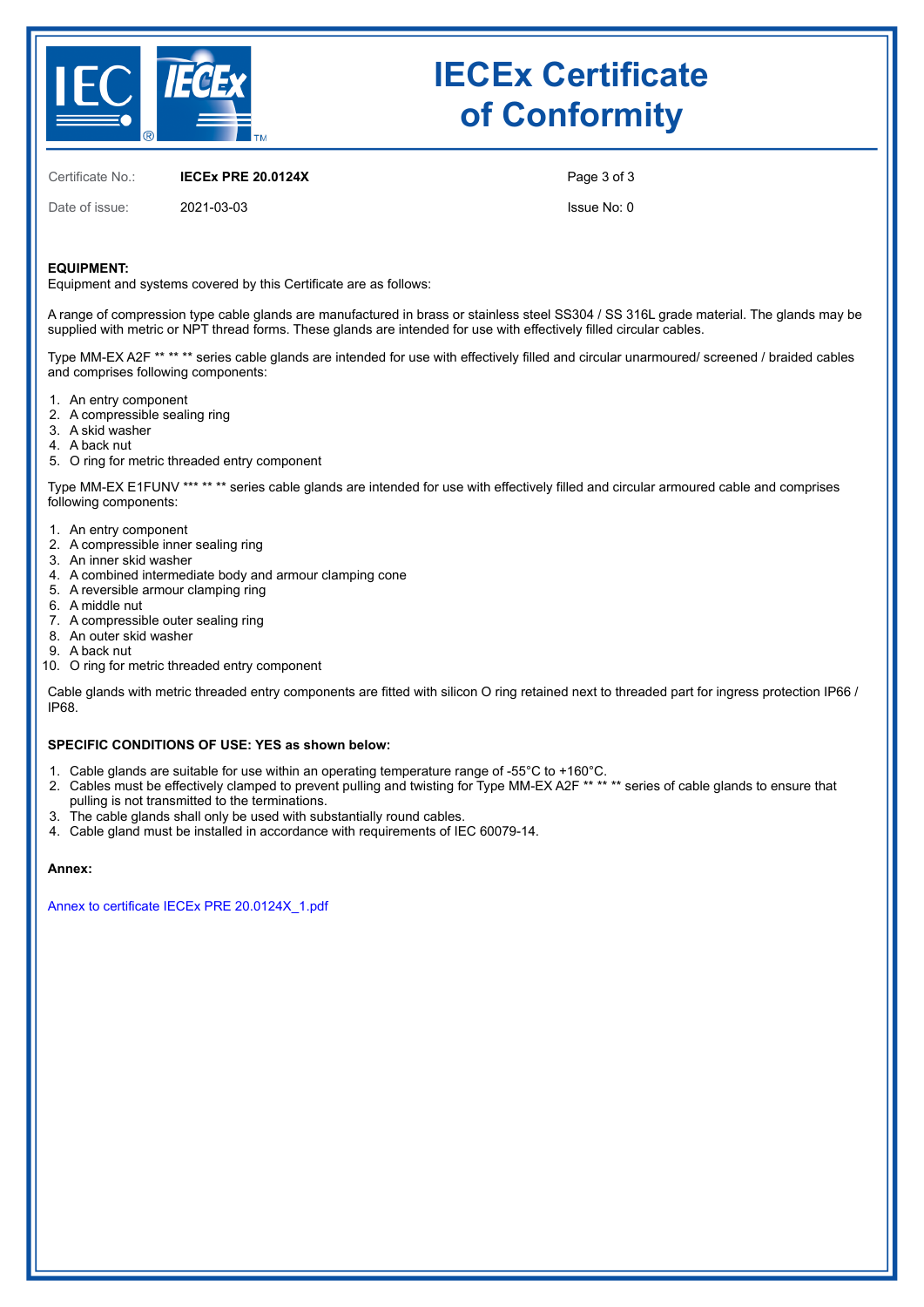# **DNV·GL**

## **Annex to certificate: IECEx PRE 20.0124X**

### **Type designation**

- 1. MM-EX A2F \*\* \*\* \*\*
- 2. MM-EX E1FUNV \*\*\* \*\* \*\*

**Coding and Model Nomenclature of MM-EX A2F \*\* \*\* \*\* series cable glands for unarmoured cable:**

| <b>Gland Size</b> | <b>Entry Thread</b>         |                               | <b>Cable Diameter in mm</b> |                | <b>Tightening</b>            |
|-------------------|-----------------------------|-------------------------------|-----------------------------|----------------|------------------------------|
|                   | <b>Standard</b><br>(Metric) | Optional<br>(NPT)             | <b>Minimum</b>              | <b>Maximum</b> | <b>Torque</b><br>Value in Nm |
| 20S16             | M20 X 1.5                   | 1/2" or 3/4"                  | 3.2                         | 8.5            | 11                           |
| 20S               | M20 X 1.5                   | $1/2$ " or $3/4$ "            | 6.2                         | 11.6           | 8                            |
| 20                | M20 X 1.5                   | 1/2" or 3/4"                  | 8.0                         | 13.9           | 11                           |
| 25                | M25 X 1.5                   | 3/4" or 1"                    | 11.2                        | 19.6           | 15                           |
| 32                | M32 X 1.5                   | 1" or 1 1/4"                  | 17.1                        | 26.0           | 24                           |
| 40                | M40 X 1.5                   | 1 1 $\frac{1}{4}$ " or 1 1/2" | 23.6                        | 31.6           | 35                           |
| 50S               | M50 X 1.5                   | 1 1/2" or 2"                  | 31.1                        | 37.5           | 46                           |
| 50                | M50 X 1.5                   | 1 1/2" or 2"                  | 35.7                        | 43.1           | 41                           |
| 63S               | M63 X 1.5                   | 2" or $2\frac{1}{2}$ "        | 41.6                        | 48.7           | 57                           |
| 63                | M63 X 1.5                   | 2" or $2\frac{1}{2}$ "        | 47.3                        | 55.2           | 46                           |
| <b>75S</b>        | M75 X 1.5                   | $2\frac{1}{2}$ or 3"          | 54.1                        | 61.2           | 90                           |
| 75                | M75 X 1.5                   | 3" or 3 1/2"                  | 61.2                        | 67.2           | 68                           |
| 90                | M90 X 2                     | $3\frac{1}{2}$ or 4"          | 66.7                        | 79.2           | 101                          |

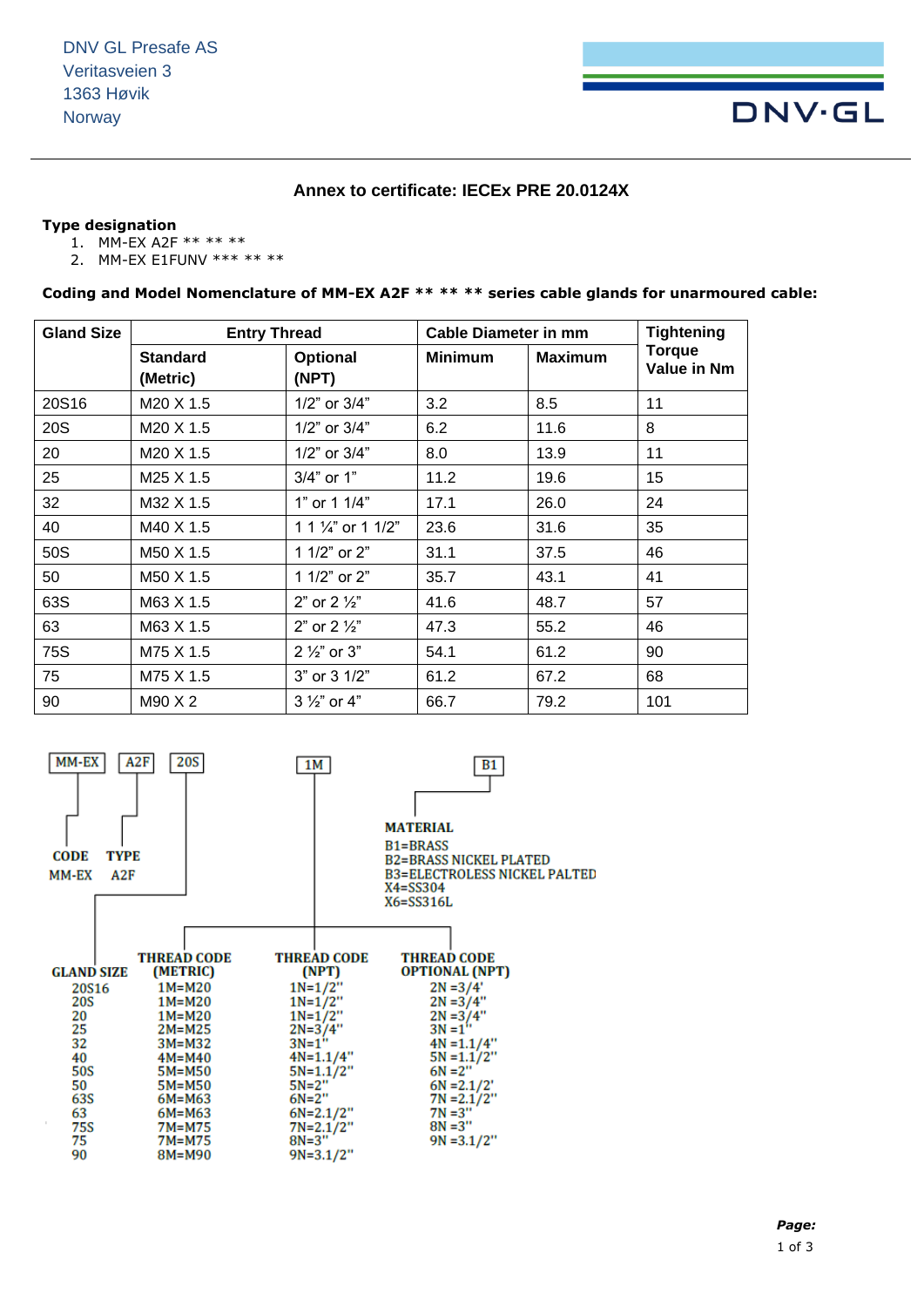

| Gland<br><b>Size</b> | <b>Entry Thread</b>         |                               | <b>Inner Sheath Cable</b><br>Diameter in mm |                | <b>Outer Sheath Cable</b><br>Diameter in mm |                | Tightening<br>Torque |
|----------------------|-----------------------------|-------------------------------|---------------------------------------------|----------------|---------------------------------------------|----------------|----------------------|
|                      | <b>Standard</b><br>(Metric) | Optional<br>(NPT)             | <b>Minimum</b>                              | <b>Maximum</b> | <b>Minimum</b>                              | <b>Maximum</b> | Value in Nm          |
| M20S16               | M20 X 1.5                   | 1/2" or 3/4"                  | 3.2                                         | 8.5            | 6.2                                         | 13.1           | 15                   |
| M20S                 | M <sub>20</sub> X 1.5       | 1/2" or 3/4"                  | 6.2                                         | 11.6           | 9.6                                         | 15.5           | 10                   |
| M20                  | M <sub>20</sub> X 1.5       | 1/2" or 3/4"                  | 8.0                                         | 13.9           | 12.5                                        | 20.9           | 15                   |
| M25S                 | M25 X 1.5                   | 3/4" or 1"                    | 11.2                                        | 19.6           | 14                                          | 21.5           | 22                   |
| M25                  | M <sub>25</sub> X 1.5       | 3/4" or 1"                    | 11.2                                        | 19.6           | 18.3                                        | 25.6           | 22                   |
| M32                  | M32 X 1.5                   | 1" or 1 1/4"                  | 17.1                                        | 26.0           | 23.7                                        | 33.4           | 30                   |
| M40                  | M40 X 1.5                   | 1 1 $\frac{1}{4}$ " or 1 1/2" | 22.1                                        | 31.6           | 28.0                                        | 39.5           | 52                   |
| <b>M50S</b>          | M50 X 1.5                   | 1 1/2" or 2"                  | 29.5                                        | 37.5           | 35.2                                        | 46.0           | 66                   |
| M50                  | M50 X 1.5                   | 1 1/2" or 2"                  | 35.6                                        | 43.1           | 40.5                                        | 52.4           | 41                   |
| M63S                 | M63 X 1.5                   | 2" or $2\frac{1}{2}$ "        | 40.1                                        | 48.7           | 45.6                                        | 58.5           | 74                   |
| M63                  | M63 X 1.5                   | 2" or $2\frac{1}{2}$ "        | 47.2                                        | 55.2           | 54.6                                        | 64.5           | 63                   |
| <b>M75S</b>          | M75 X 1.5                   | $2\frac{1}{2}$ or 3"          | 52.8                                        | 61.2           | 59.0                                        | 70.4           | 112                  |
| M75                  | M75 X 1.5                   | 3" or 3 1/2"                  | 59.1                                        | 67.2           | 66.7                                        | 76.3           | 96                   |
| M90                  | M90 X 2                     | 3 1/2" or 4"                  | 66.6                                        | 79.2           | 76.2                                        | 87.2           | 137                  |

### **Model Nomenclature of MM-EX E1FUNV \*\*\* \*\* \*\* series cable glands for armoured cable:**